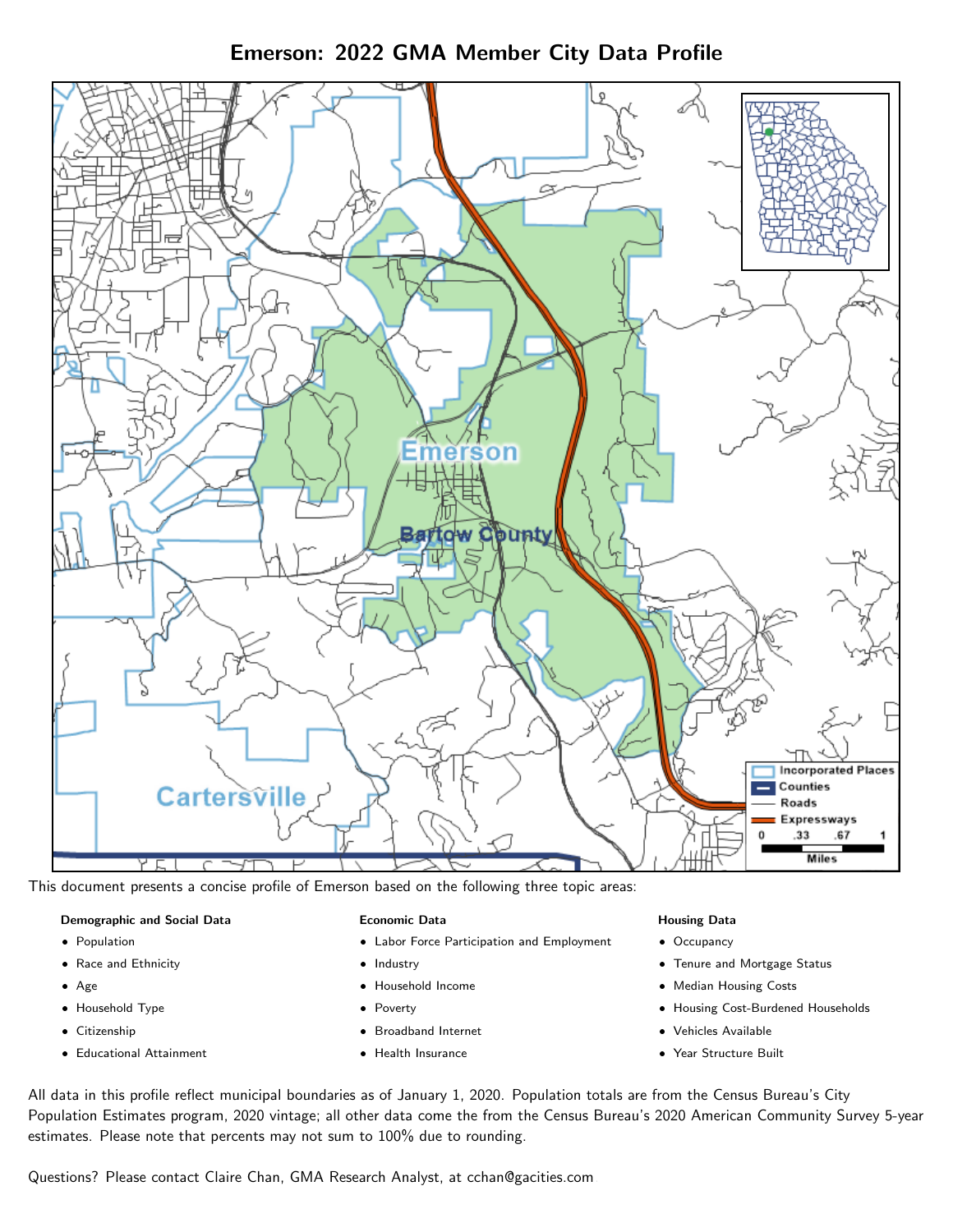# Emerson: Demographic and Social





**Citizenship** 



Source: American Community Survey, 2020 5-year estimates, table B05002 Source: American Community Survey, 2020 5-year estimates, table B15002

Race and Ethnicity



Source: U.S. Census Bureau, City Population Estimates, 2020 vintage Source: American Community Survey, 2020 5-year estimates, table B03002

## Household Type



Source: American Community Survey, 2020 5-year estimates, table B01001 Source: American Community Survey, 2020 5-year estimates, table B11001

#### Educational Attainment



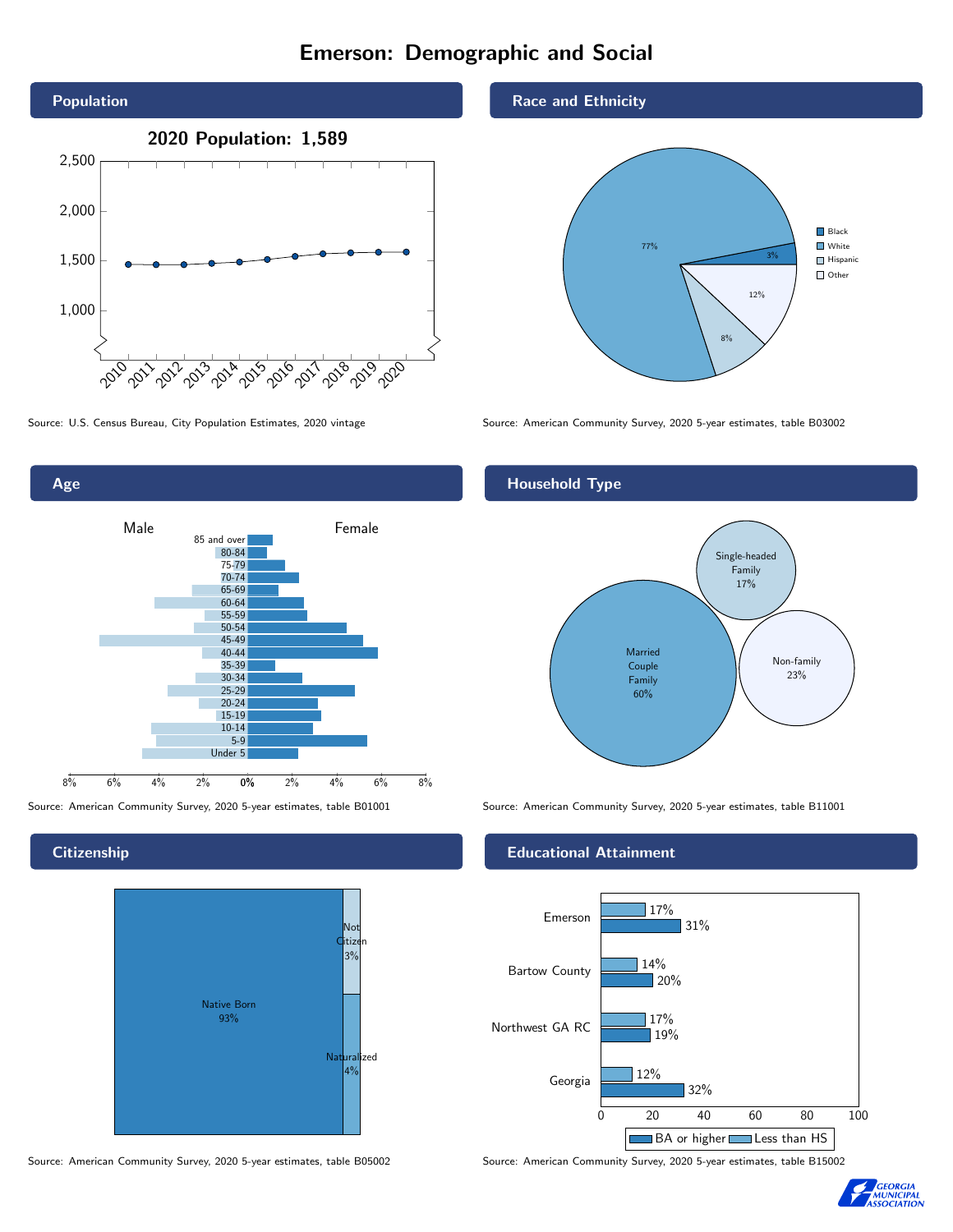# Emerson: Economic







Source: American Community Survey, 2020 5-year estimates, table B23001 Note: Unemployment rate is based upon the civilian labor force.



Source: American Community Survey, 2020 5-year estimates, tables B19013 and B19025 Source: American Community Survey, 2020 5-year estimates, table B17010



#### Industry

| Agriculture, forestry, fishing and hunting, and mining      | $0\%$ |
|-------------------------------------------------------------|-------|
| Construction                                                | 13%   |
| Manufacturing                                               | 15%   |
| <b>Wholesale Trade</b>                                      | 3%    |
| Retail Trade                                                | 9%    |
| Transportation and warehousing, and utilities               | 6%    |
| Information                                                 | $1\%$ |
| Finance and insurance, real estate, rental, leasing         | 4%    |
| Professional, scientific, mgt, administrative, waste mgt    | 8%    |
| Educational services, and health care and social assistance | 22%   |
| Arts, entertainment, recreation, accommodation, food        | 9%    |
| service                                                     |       |
| Other services, except public administration                | 8%    |
| Public administration                                       | $1\%$ |

Source: American Community Survey, 2020 5-year estimates, table C24030

## Poverty



#### Health Insurance



Source: American Community Survey, 2020 5-year estimates, table B28002 Source: American Community Survey, 2020 5-year estimates, table B18135